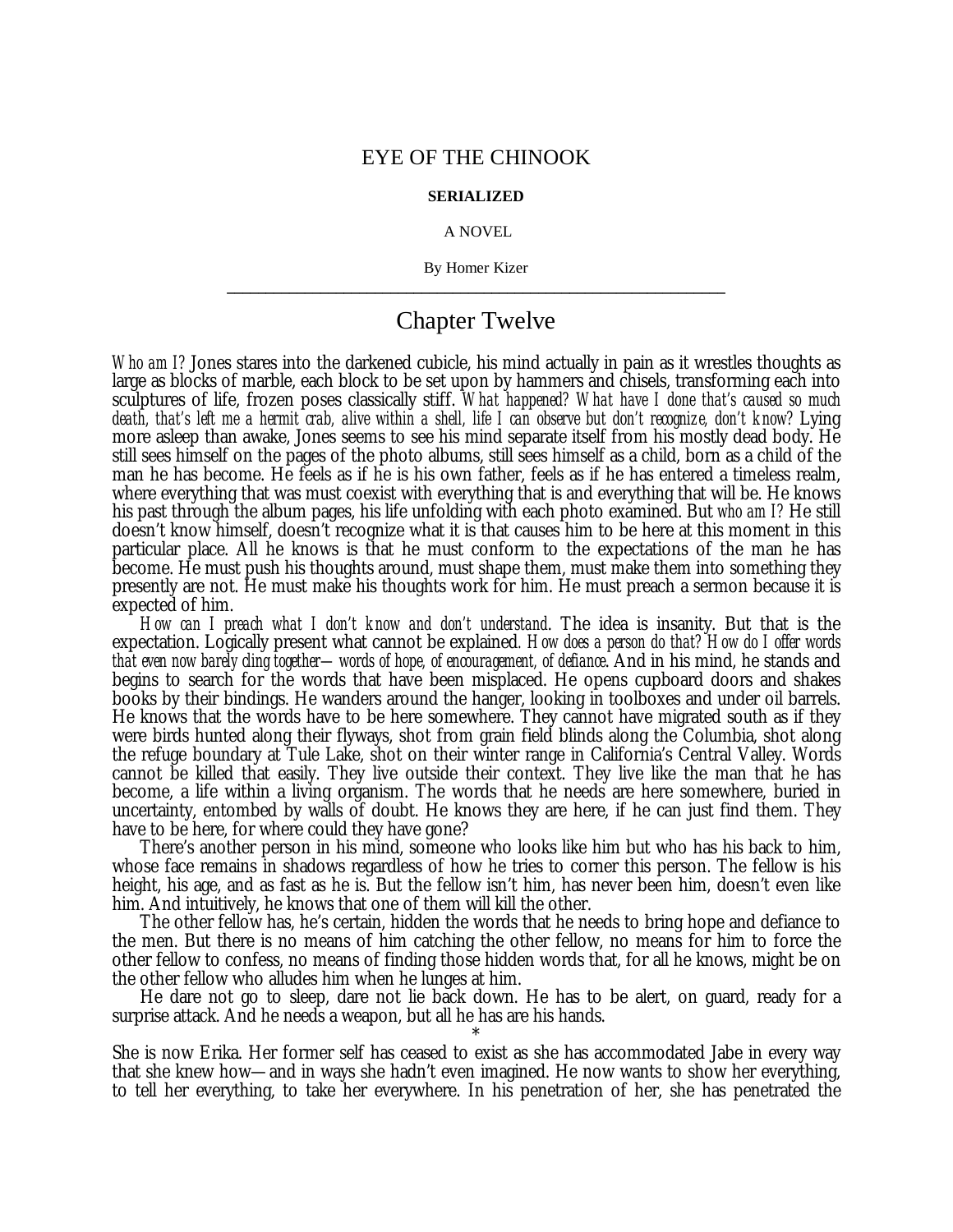entirety of the *Patriots in Action* movement. What she couldn't penetrate was the drug-induced stupor in which her father lay.

Jones is not really her father. She is not really who she has become. Or is either true? She didn't plant the locator beacon at the terrorists' Arctic Circle camp even though she had the chance. She didn't report everything she learned to Estes. He used to be Mr. Estes. But when she learned about the recent traffic accidents that have killed so many of the patriots— or terrorists— she has a hard time thinking of them as real terrorists— they are people like everyone else she has known, except they want what is right— and want left alone. At any rate— she doesn't know what to think.

When she returned from the Arctic Circle camp, a cipher from Estes awaited her. She was officially to accommodate Jabe and other Committee members in every possible way, and to aid that accommodation, Estes authorized her to spend funds from a special National Security Council account. So the cupboards of her apartment are now stocked; her refrigerator has been filled as has the liquor cabinet. She has clothes to wear, jewelry, and a foul taste in her mouth. Toothpaste only whitens her teeth.

Wondering whether she can return to a typewriter when this assignment is over, she watches herself in her vanity's mirror. She isn't doing anything that hasn't been done since the beginning of recorded history, but she has been asked, for reasons of national security, to perform a role for which society has only partially prepared her. Her mother would be horrified if her mother knew what she was doing, but it was her mother who reared her to pray daily for the government and for our national leaders. It was her mother who locked her bedroom door whenever her uncles visited.

The god of the world into which she was born places women below men, then uses women to transform men into swine: she is a realist, living in a world run by men who can be seduced. It isn't a perfect world, nor is it getting any better, but it is the only one she lives in. So she gave up praying when her first marriage failed, when there wasn't enough money to even buy scratchy, grocery store pantyhose. She knows the god of this world for what he is, greedy.

Even now she can hear her mother yelling, *I'm not raising a two-bit hussy*, the expression which prefaced her mother's preferred expletive when her mother thought her shirts were too short, or her makeup too garish. She was never allowed to go braless once she started developing, nor was she allowed to date until she was seventeen; the Pill was forbidden. So how has she ended up in this role of sensuous puppet? How could she remain herself when she likes who she has become.

That is really the truth. She likes what Jabe does to her, and for her. Yesterday she purchased her first ever pair of silk stockings, and she isn't about to return to cheap pantyhose. She understands why guys prefer garters.

Checking to see if her seams are straight, she feels like a little girl playing dress-up in her mother's old nylons--her mother was the National Security Council, and the game wasn't dress-up but exposing treason, and she wasn't playing a little girl. Somehow, though, who her mother is and what game is being played— all of this still seems like a game— changed as she got to know the players.

Her eye shadow is much too dark for this early in the morning. She applies lipstick with a brush and isn't quite satisfied with how it goes on. She also bought her earrings yesterday. Hammered Alaskan gold. The necklace she chooses feels heavy around her neck. Like a slave collar. There's a price attached to the gold that makes returning to any secretarial pool impossible.

As she leaves the bathroom, she again checks her seams, and she feels a fugitive excitement, a little tingling in her vagina. Yes, she has seduced herself. And turning her head, she feels the weight of her earrings swing toward her bedroom— if gold could become as tainted as an egg-salad sandwich left overnight in a warm room, hers is. It harbors the toxic waste of glittering bacteria.

In the livingroom, on every channel she sees the televised role she has been asked to mirror. The beautiful people. Vain. Egotistical. Murderous. She feels their embraces. And she fights her urge to bite her nails as she waits and watches.

What would it be like to be a real lady? She has met some in the Capital. She has always admired their poise, elegance, the gowns and the jewelry they wear so unobtrusively. Here in Anchorage, she had a hard time even finding stockings let alone somewhere to wear them.